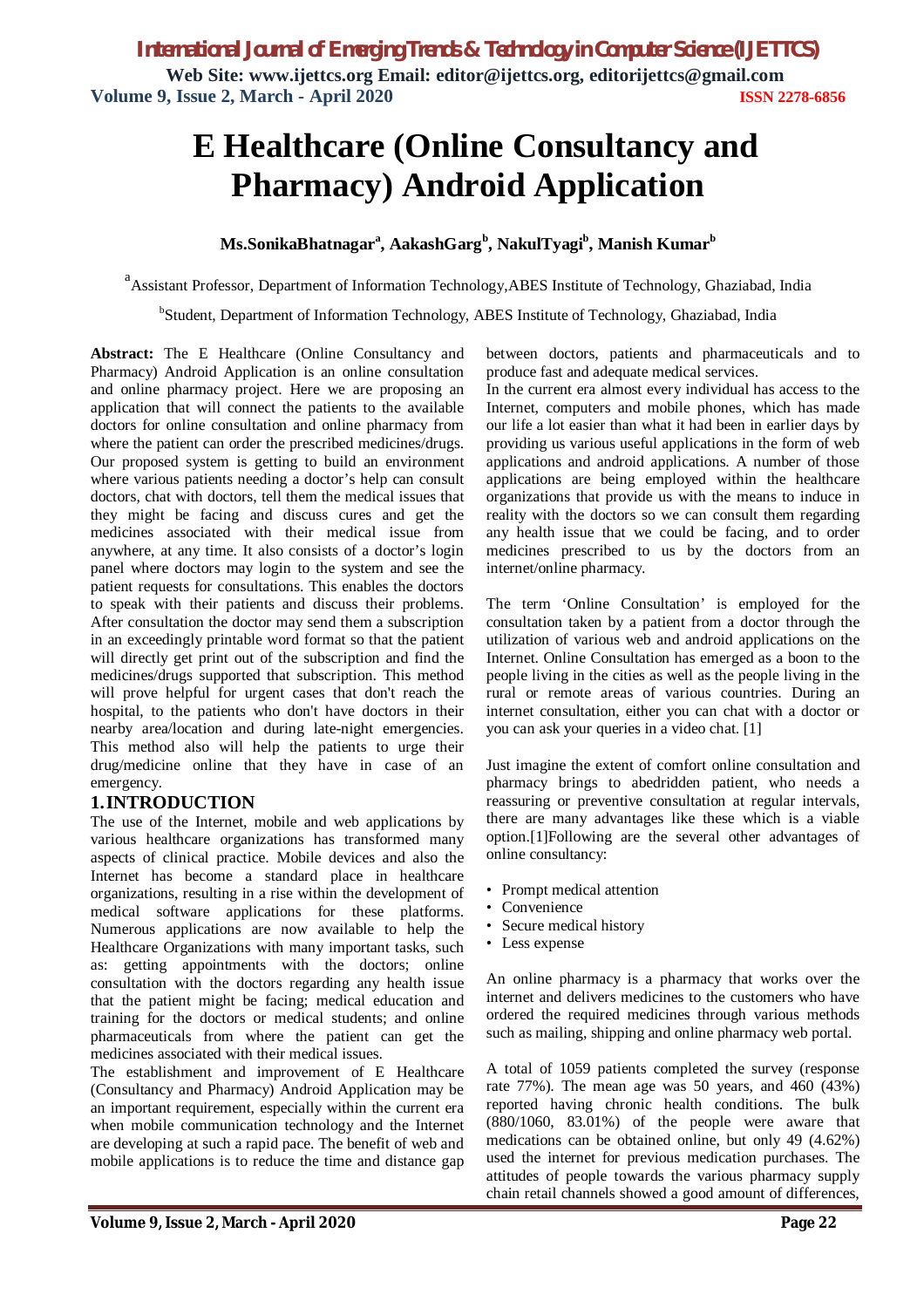# *International Journal of Emerging Trends & Technology in Computer Science (IJETTCS)* **Web Site: [www.ijettcs.org](http://www.ijettcs.org) Email: editor@ijettcs.org, [editorijettcs@gmail.com](mailto:editorijettcs@gmail.com)  Volume 9, Issue 2, March - April 2020 ISSN 2278-6856**

people accepted retail pharmacy units as the most appropriate source of medicines while rejecting the internet pharmacies. The people were asked to evaluate several statements that were generated regarding the pros and cons of the online medication purchase, and while they supported the computed relative attitude rate there's still a weak significant tendency toward rejection. Correspondence of these survey factors, internet usage behavior, and prospective online medicine/drug purchase attitude were evaluated. [3]

Following are some the advantages of online pharmacy:

- Efficient delivery and a straightforward ordering process.
- Completely convenient
- Discreet services
- On time delivery

# **2.LITERATURE SURVEY**

According to WHO, in India the ratio of doctor-patient should be 1:1000 but the current doctor-patient ratio is only 0.62:1000 and to overcome this problem several web and android applications are launched that is used as a platform for online consultation and pharmacy.

An article from Times of India states that women increasingly prefer online consultations over physical appointments for health issues, with top-most being the specialist of gynecology and dermatology. [4][5]

The online medical consultancy was increased by 176% that was prompted by the need for the second opinion and to replace self-diagnosis, while there was only a small percentage (about 3%) growth in women users taking physical appointments in 2018, a survey from Practo, a digital healthcare platform says.[4] Interestingly, women that are over 50 years old are one of the fastest-growing user bases for online consultation, with dermatology, kidney stone, chest pain, diabetes, blood pressure, and breast cancer being the ones that were commonly searched issues. [5]

According to Practo, India is getting serious about healthcare: Practo Insights blog; The healthcare map has been compiled from data of hundreds of thousands of searches and appointments, by over 130 million patients, across 60+ cities and 255+ specialties, in 2018. The report demonstrates a significant rise in the adoption of online healthcare in India. With 67% of its population below the age of 37 years old, India, at an average age of 29 years, is using digital technology such as mobile, internet and other applications to actively get in touch with doctors, using both online and offline channels. As the country ages over the coming years, this number is only going to go up. The people of Japan, as an example, at an average age of 47, visit doctors 13 times, while the people of the US at a median age of 37, visit doctors a little over 4 times.[6]

In the existing systems the patient can consult with the doctors regarding any health issue that they might be facing by providing the symptoms first. After providing the symptoms, the application provides the list of the available doctors (In some applications there is a doctor assistant present who will first interact with the patient before the list of the doctors is provided),from which the patient selects the doctor for the online consultation with whom they can chat, the doctor will provide the patient with the subscription associated with a health issue they are facing. Then the patient will order the medicines from the online pharmacy by either uploading the subscription provided by the online doctor or by uploading the names of medicines that they require. In most of the applications the pharmacy module is provided separately.

Several of those existing systems are: Netmeds, Practo, PharmEasy, 1mg, Medlife.

# **3.PROPOSED PLAN**

We are proposing an application through which the patient will be able to consult with the doctor and the required medicines from anywhere at any time, called E Healthcare (Online Consultancy and Pharmacy) Android Application.

In our application the patient will first get an appointment with the doctor, after which they can chat with the doctor regarding any health problems they might be having. When the doctor prescribes the medicine, a copy of the subscription will be sent to the online pharmacy and the pharmacy will call the patient to ask whether they want to order the prescribed medicine or not.

In our proposed application, the patient will be able to call the doctor and view their location; similarly the doctor can call the patient and view their location, and the online pharmacy will be able to view the patient details.

# **4.FEATURE EXTRACTION**

### **4.1 Methodology**

#### **• Android Studio**

Android Studio is the Integrated Development Environment (IDE) that is built and designed specifically for developing various Android Applications that we use in our day to day life. [8] It is available for Windows, macOS and Linux based operating systems.[9]

Android software development is the process by which new applications are created for devices running the Android operating system. Google states that[10] "Android apps can be written using Kotlin, Java, and C++ languages" using the Android software development kit (SDK), while using other languages is also possible. All non-JVM languages, such as Go, JavaScript, C, C++ or assembly, need the help of JVM language code, that may be supplied by tools, likely with restricted API support.

### **• Java**

Java is a general-purpose programming language that is class-based, object-oriented, and designed to have as few implementation dependencies as possible. It is intended to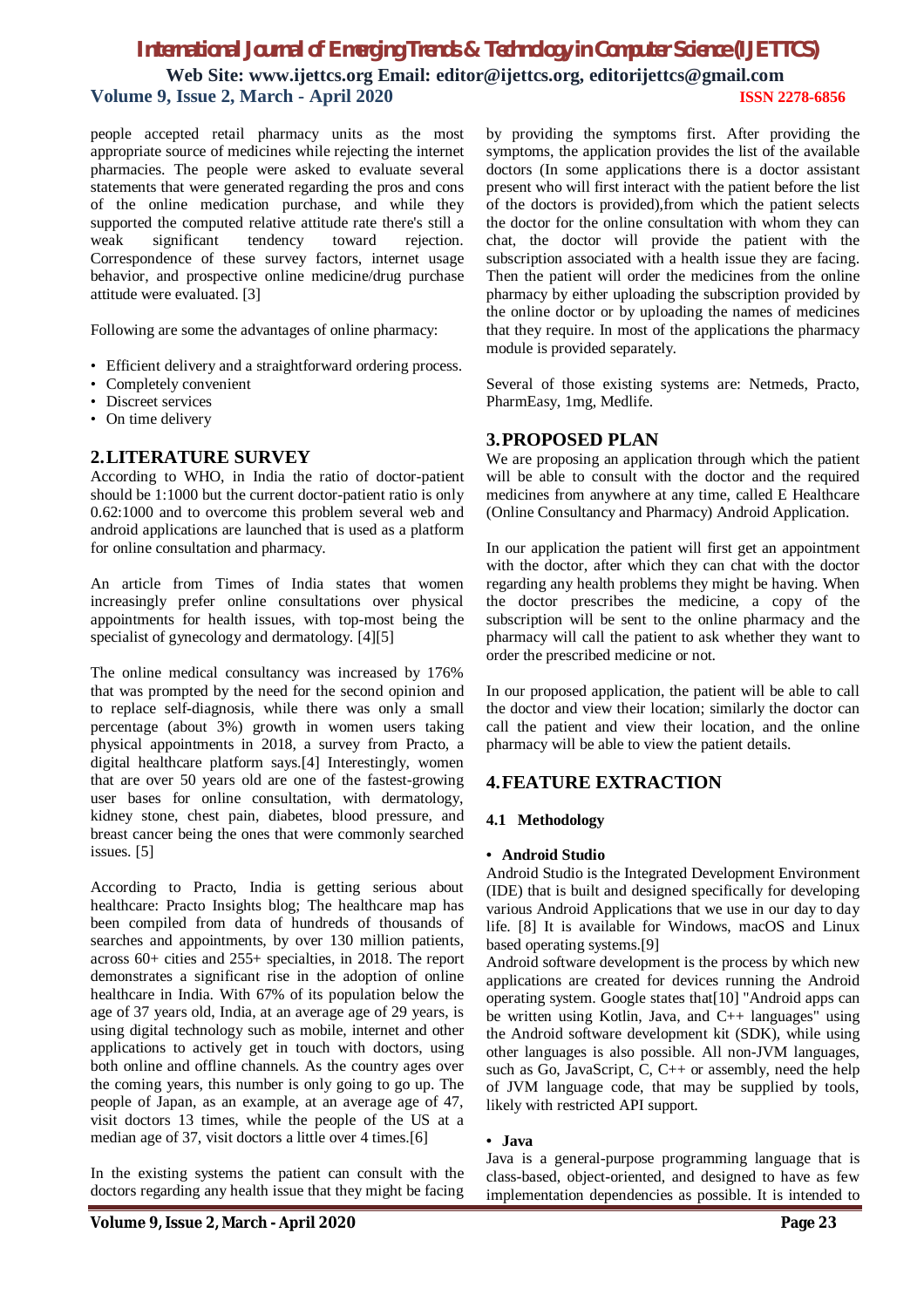# *International Journal of Emerging Trends & Technology in Computer Science (IJETTCS)*

**Web Site: [www.ijettcs.org](http://www.ijettcs.org) Email: editor@ijettcs.org, [editorijettcs@gmail.com](mailto:editorijettcs@gmail.com)  Volume 9, Issue 2, March - April 2020 ISSN 2278-6856**

let application developers write once, run anywhere (WORA), [17] meaning that compiled Java code can run on all platforms that support Java without the need for recompilation.[18] For Android Development, Java is used as the brain of the Android Application since it is used as the backend language that allows the Android Application to perform its intended task.

#### **• XML**

Extensible Markup Language (XML) is a markup language that defines a set of rules for encoding documents in a format that is both human-readable and machine-readable. The World Wide Web Consortium's XML 1.0 Specification[19] of 1998[20] and several other related specifications[21]—all of them free open standards—define XML.[22]XML is used in Android Studio for the designing of the Android Application that is to be developed. It provides a layout on which we design our application by providing it buttons, imageView, textView, etc.

#### **• Firebase**

Firebase is a mobile and web application development platform that was developed by Firebase, Inc. in 2011.[11] For Android development, Firebase is mostly used as the database where the data is stored that is to be used in the Android Application after its development.

Formerly known as Google Cloud Messaging (GCM), Firebase Cloud Messaging (FCM) is a cross-platform solution for messages and notifications for Android, iOS, and web applications, which as of 2016 can be used at no cost.[12]

On January 31, 2019, Cloud Firestore was officially brought out of beta, making it an official product of the Firebase lineup.[13] It is the successor to Firebase's original databasing system, Real-time Database, and allows for nested documents and fields rather than the tree-view provided in the Real-time Database.

### **5. IMPLEMENTATION**



### **5.1 Algorithm**

**Step 1:**The user first login to the application.

**Step 2:**The panel will open according to the login id of the user; it can be the panel for the patient, the doctor, the pharmacy or the admin.

**Step 3:**In the patient's panel,

- a)There will be two layouts in the patient module: appointment, wallet.
- b)For getting the appointment the patient will provide the symptoms.
- c)From these symptoms our application will list diseases.
- d)After selecting the symptoms the system will provide the patient with the doctor.
- e)The patient can call the doctor, view the doctor's locations or get an appointment.
- f) For getting the appointment the patient selects thedate for the appointment.
- g)After that a fixed amount is cut from the wallet module of the patient.
- h)The patients can then chat with the doctor and consult with them regarding their (patient) health issues.
- i) Patient logout.

**Step 4:**In the doctor's panel,

- a)The doctor can add symptoms in the system.
- b)The doctor can view appointments and chat with the patient regarding the medical issue that the patient might be facing.
- c)The doctor will get their fees during the appointments booking
- d)Doctor Logout.

**Step 5:**In pharmacy panel,

- a)Online pharmacies will get a notification of a copy of the subscription that is provided during the consultation.
- b)After getting the copy the pharmacy will call the patient and ask whether they want the medicine or not. c) Pharmacy logout.
- 
- **Step 6:**In the admin panel, a)The admin will manage everything.

### **6. COMPARISON**

There are several differences between our application, E Healthcare (Online Consultancy and Pharmacy) Android Application, and the already existing applications. Following are those differences:

- 1. In our application, the patient and the doctor will be able to view each other's location.
- 2. In our application, the patient and the doctor will be able to call each other.
- 3. While the pharmacy module in the existing application is separate from the consultation module, in our application that is not the case.
- 4. In the existing applications, the patient has to open the pharmacy module of the application and then upload the subscription provided by the doctor but in our proposed application the online pharmacy will call the patient and ask whether they want to order the medicine or not.